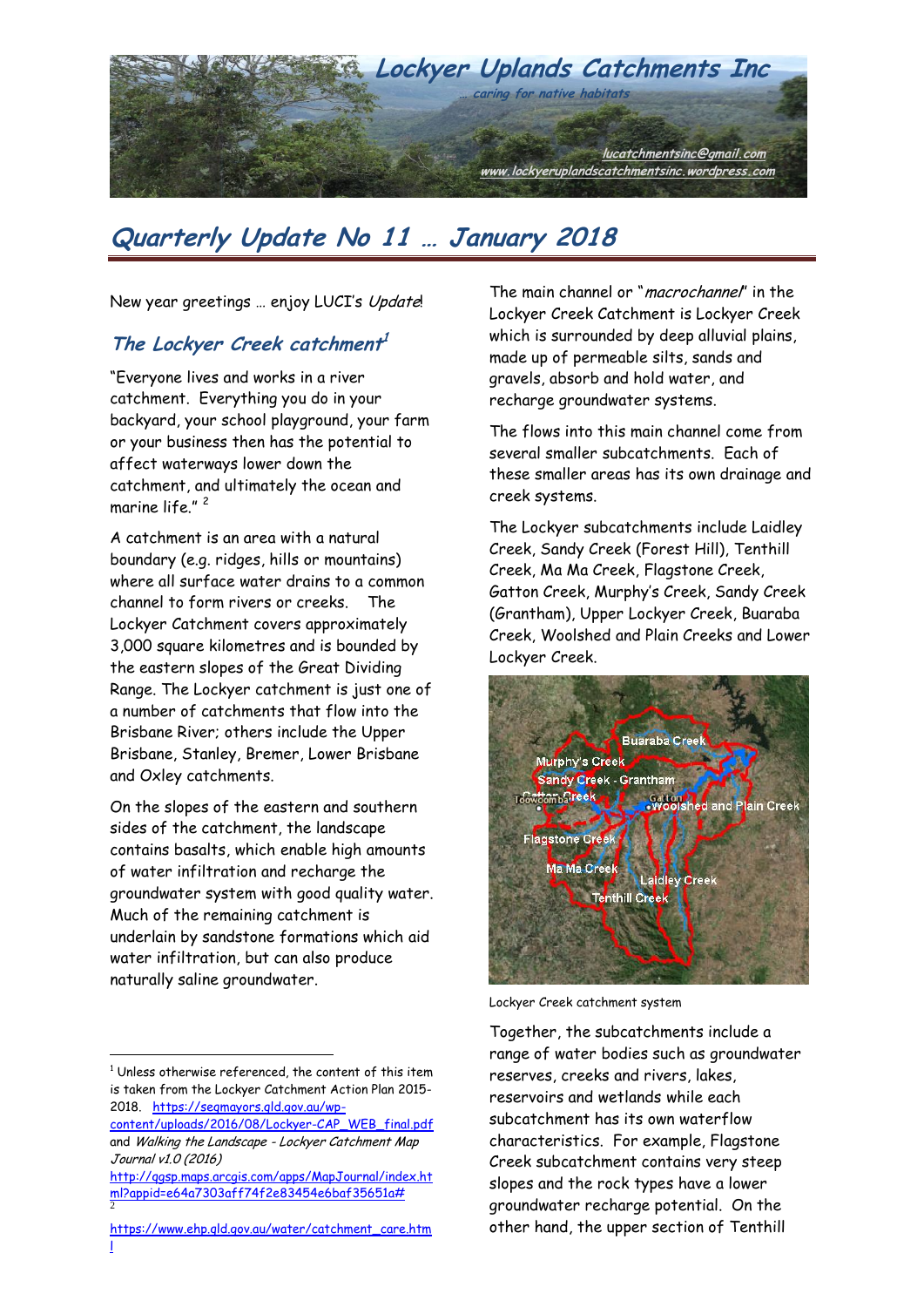# **Quarterly Update No 11 … January 2018**

Creek generally receives very high rainfall and combined with the very steep slopes, leads to rapid creek flows. The water loses energy and slows down when it reaches the floodplain. The Ma Ma Creek subcatchment involves steep slopes, which combined with vegetation clearing, promote increased runoff and thus soil loss.

Vegetation affects how water flows through the catchment, slowing and retaining water longer in the landscape while reducing erosion potential and sediment movement. Historically, the Lockyer Creek catchment contained Iron bark woodlands, Semievergreen vine thickets, Brigalow, and Forest Red Gums and grasslands. Half the catchment has now been cleared for farming, urban development and industries. In addition, built structures such as roads, railways, creek crossings and levees, can redirect water and increase flow rates and create downstream bank erosion.

#### **and the state of our catchment…**

A number of initiatives are focusing on the health of our catchment and priority remedial actions. Examples include:

- Water security issues LVRC Draft Prefeasibility Study – Water for agriculture productivity and sustainability.
- The downstream impacts of sediment movement from the catchment – LVRC's Lockyer Action Catchment Plan 2015- 2018, part of the Resilient Rivers Initiative.
- The condition and benefits of South East Queensland's waterways (including the Lockyer Valley) – Health Land and Water's Report Card 2017.

If we go back to the opening quote that "everything you do….has the potential to affect waterways" then we might agree with Eldridge $^3$  that assessments of catchment

 $\overline{a}$ 

health need to refer to "a range of components (ie. landscapes, soils, plants and animals) rather than just one or two components". In other words, catchment health goes beyond measures related to water flows only and includes measures related to the land condition and biodiversity indicators.

#### **November 2017 Breakfast**

Forty eight adults and twelve children attended the November Breakfast at the Darvalls where Dr Don Sands, guest speaker, spoke on The World of Insect Interactions – All Plants and Animals Depend on Them.

Don's presentation highlighted the range of functions performed by insects in creating and maintaining a healthy ecosystem. Insects can be food for other organisms and regulate the health and abundance of organisms among other functions.

Some of the many examples provided by Don include: dung beetles reducing the incidence

of disease vectors; stick insects being the main food for the Pacific Baza; Cossid moth larvae being essential food for Yellow-tailed Black Cockatoo; the symbiotic relationship between the

1



larvae of the moth Trisyntopa scatophaga and Golden-shouldered parrot in termite mounds; and changes in species distribution being indicators of climate change.

Highlighting the relationship between insects and their habitats, Don described

 $^3$  **Eldridge, D.J.** (2002). Assessing catchment health. In: K. Kent, G. Earl., B. Mullins, I. Lunt and R. Webster (eds.) Native Vegetation Guide for the Riverina: Notes for Land Managers on its Management and Restoration.

pp. 20-24. Charles Sturt University, Albury. .[http://www.csu.edu.au/faculty/science/herbarium/rive](http://www.csu.edu.au/faculty/science/herbarium/riverina/chapters/chapter4.pdf) [rina/chapters/chapter4.pdf](http://www.csu.edu.au/faculty/science/herbarium/riverina/chapters/chapter4.pdf)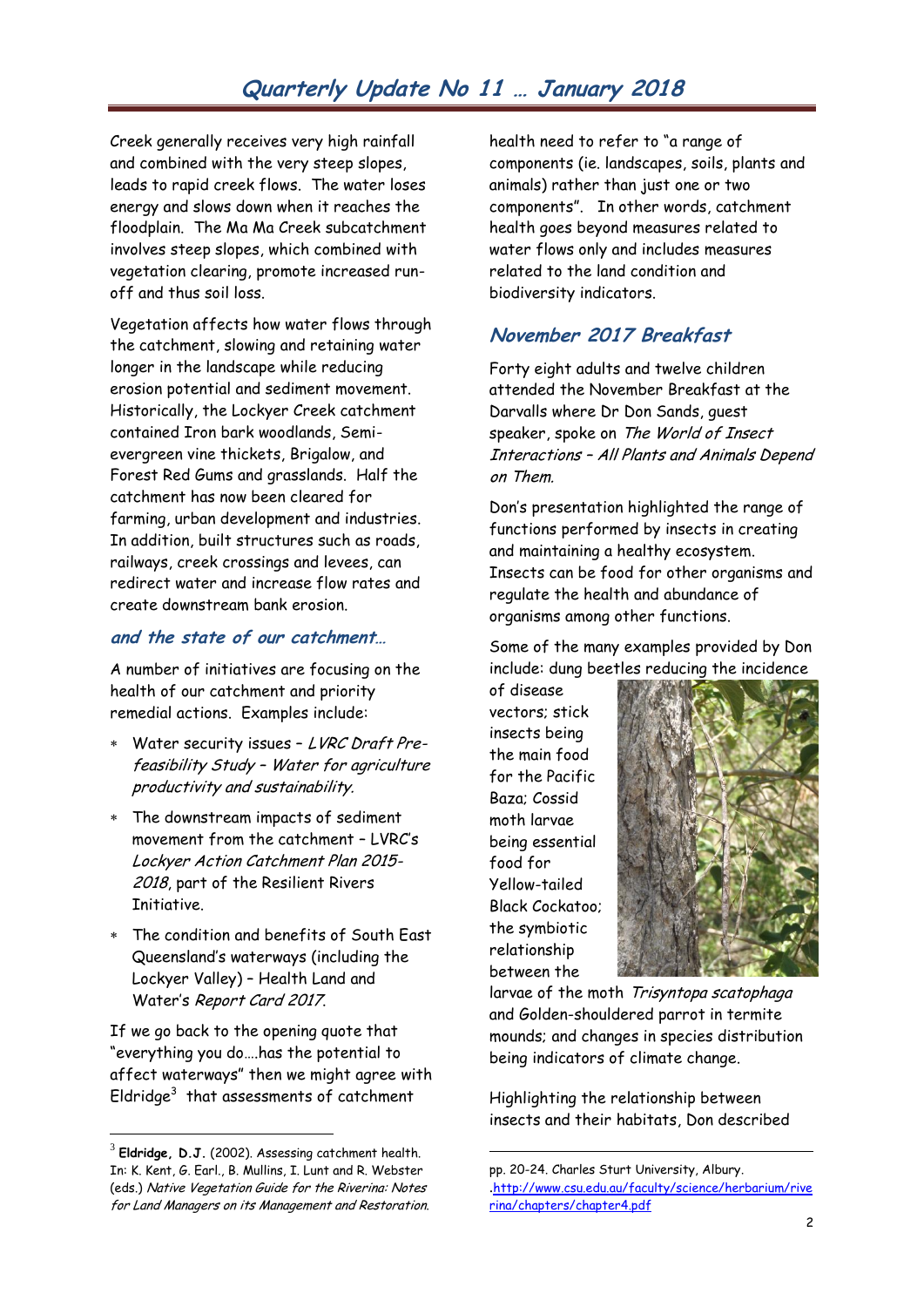the often catastrophic impacts on insect populations of such events as changing weather patterns and land disturbance from clearing, burning and weed invasion. Some butterfly and moth species and their attendant species (e.g. ants) are declining in numbers due to loss of essential habitat plants (e.g. mistletoes, rainforest vines) while ecosystems of other insects are threatened by the flammability of invading exotic grasses.

The breakfast gathering also welcomed the Principal and four of the Mount Sylvia State School Year 6 students of 2017 who reported on the school's riparian restoration project undertaken with LUCI last September. The project is proving a great success with, at least 80 percent of the 500 trees and grasses planted not just surviving but thriving. Thanks to the students and the school's grounds maintenance officer for keeping the weeds in check, which, unfortunately, are also thriving.

# **Lockyer Uplands Glossy Black Cockatoo Project: Phase 2**

Notwithstanding testing conditions (summer heat and lantana), a small group of LUCI members have Phase 2 of our GBC project well underway. The project focuses on the relationship between flowering, pollinating and growth cycles of local Allocasuarina species and the occurrence of GBC feeding.

Ten LUCI members are participating in the project, which involves surveying a sample of feed trees on their property. Landholders can opt for using either a random walk method or a transect survey method. To date, over 500 trees with a circumference<sup>4</sup> of 93mm or greater have been surveyed and tagged for ongoing monitoring with a number of transects yet to be surveyed. Permission has been given to include a sample of transects in Dwyers Scrub, which will assist

 $^4$  Not diameter as incorrectly described in LUCI's October Update.

 $\overline{a}$ 

LUCI's efforts to understand and monitor native habitat connectivity in the landscape.



Griffith University researcher Nico Rakotopare helps a LUCI member measure Allocasuarina trunks

Dr Guy Castley, our project mentor, will be visiting with us from  $8^{th}$ -9<sup>th</sup> February to assist with transect surveying and to hear about the group's progress and answer any methodology questions.

LUCI members have been reporting evidence of Glossies feeding on their properties in the last couple of months. Orts are being found under A. torulosa (Forest She-oak), A. littoralis (Black She-oak) and, surprisingly, on one property, A. inophloia (Woolly bark She-oak).



A Glossy Black observed by LUCI members while conducting surveys

For more information on the GBC, check out the Glossy Black Conservancy website at [http://www.glossyblack.org.au/correct\\_id.ht](http://www.glossyblack.org.au/correct_id.html) [ml](http://www.glossyblack.org.au/correct_id.html)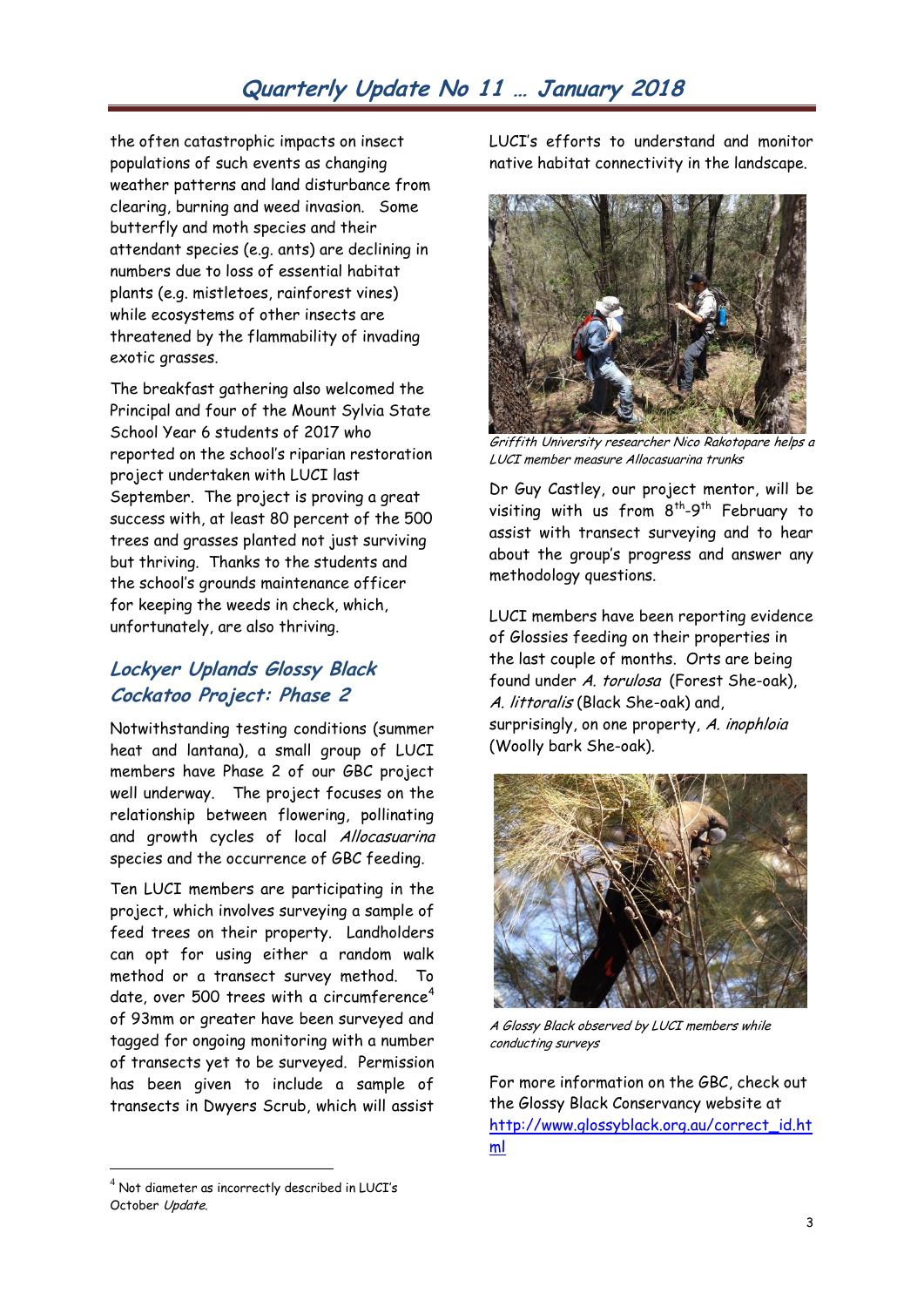# **Lockyer Uplands Koala Project**

While we often hear LUCI members report koala sightings on their property, LUCI is keen to get a better picture of koala presence, distribution and habitat use in the Lockyer Uplands. In general, what we know about koalas in South-east Queensland comes mainly from research and monitoring on urban koala populations. $^5\,$ 

Efforts to understand koala populations and dynamics in the Lockyer Valley have begun. Laura Affleck, a Griffith University student in 2016, conducted a koala survey in Lockyer National Park for her Honours thesis. Some LUCI members assisted Laura in her work and learned about the grid-based koala survey method. This method records the presence/absence of koala scats under 30 live trees at each intersection of a gridbased map of an area. In Lockyer National Park, grid intersection points were at 1km intervals. The method indicates whether koalas are using an area and enables a measure of how much koala activity is occurring.<sup>6</sup>

In 2017, a small group of LUCI members and supporters, with the assistance of Laura, applied the grid-based survey method, using 250m intersection intervals, on a Mount Whitestone property. The landholder was curious to know if koalas were using the feed trees on his property. Of the thirteen grid points surveyed, more than 50% of the points indicated koala presence.

This year, LUCI is officially launching its Lockyer Uplands Koala Survey to better understand our koala populations and better plan our habitat conservation efforts. Already, two LUCI members, also in the Mount Whitestone area, have agreed to a

 $^5$  Koala Expert Panel Interim Report 2017 [https://www.ehp.qld.gov.au/wildlife/koalas/pdf/koala](https://www.ehp.qld.gov.au/wildlife/koalas/pdf/koala-expert-panel-interim-report.pdf)[expert-panel-interim-report.pdf](https://www.ehp.qld.gov.au/wildlife/koalas/pdf/koala-expert-panel-interim-report.pdf)

 $^6$  For further information see

 $\overline{a}$ 

[http://www.biolink.com.au/sites/www.biolink.com.au/file](http://www.biolink.com.au/sites/www.biolink.com.au/files/publications/Phillips%20%26%20Callaghan.pdf) [s/publications/Phillips%20%26%20Callaghan.pdf](http://www.biolink.com.au/sites/www.biolink.com.au/files/publications/Phillips%20%26%20Callaghan.pdf) [http://www.environment.nsw.gov.au/resources/threaten](http://www.environment.nsw.gov.au/resources/threatenedspecies/koala_survey_results_seforests.pdf) [edspecies/koala\\_survey\\_results\\_seforests.pdf](http://www.environment.nsw.gov.au/resources/threatenedspecies/koala_survey_results_seforests.pdf)

grid-based survey being conducted on their property. Dr Guy Castley, Griffith University, has agreed to mentor LUCI's koala project and provide the grid maps. We are also discussing with Guy opportunities to provide field research experience for students.



Koala observed on a Fordsdale property in December. Photo by Nicolas Rakotopare

If you would like to know whether koalas are using your property and to what extent, consider having a survey done on your property. Contact Diane on 0413 333 681 for further information and, if there is enough interest from landholders, Guy is willing to conduct a workshop on the gridbased sampling method.

# **Junior Citizen Science**

LUCI will be partnering again with Mount Sylvia SS Principal, Mark Thompson, on a project that aims to embed on-ground practical experiences in the science curriculum. Students will be studying soil nutrition as part of their earth science module and delving into the benefits of worm farming for improving soil. LUCI members can participate in helping students set up their worm farm and assist with teaching resources. If you have knowledge and skills to share on soil, soil health and/or worm farming and would like to be involved in this project, send us an email at [lucatchmentsinc@gmail.com](mailto:lucatchmentsinc@gmail.com) .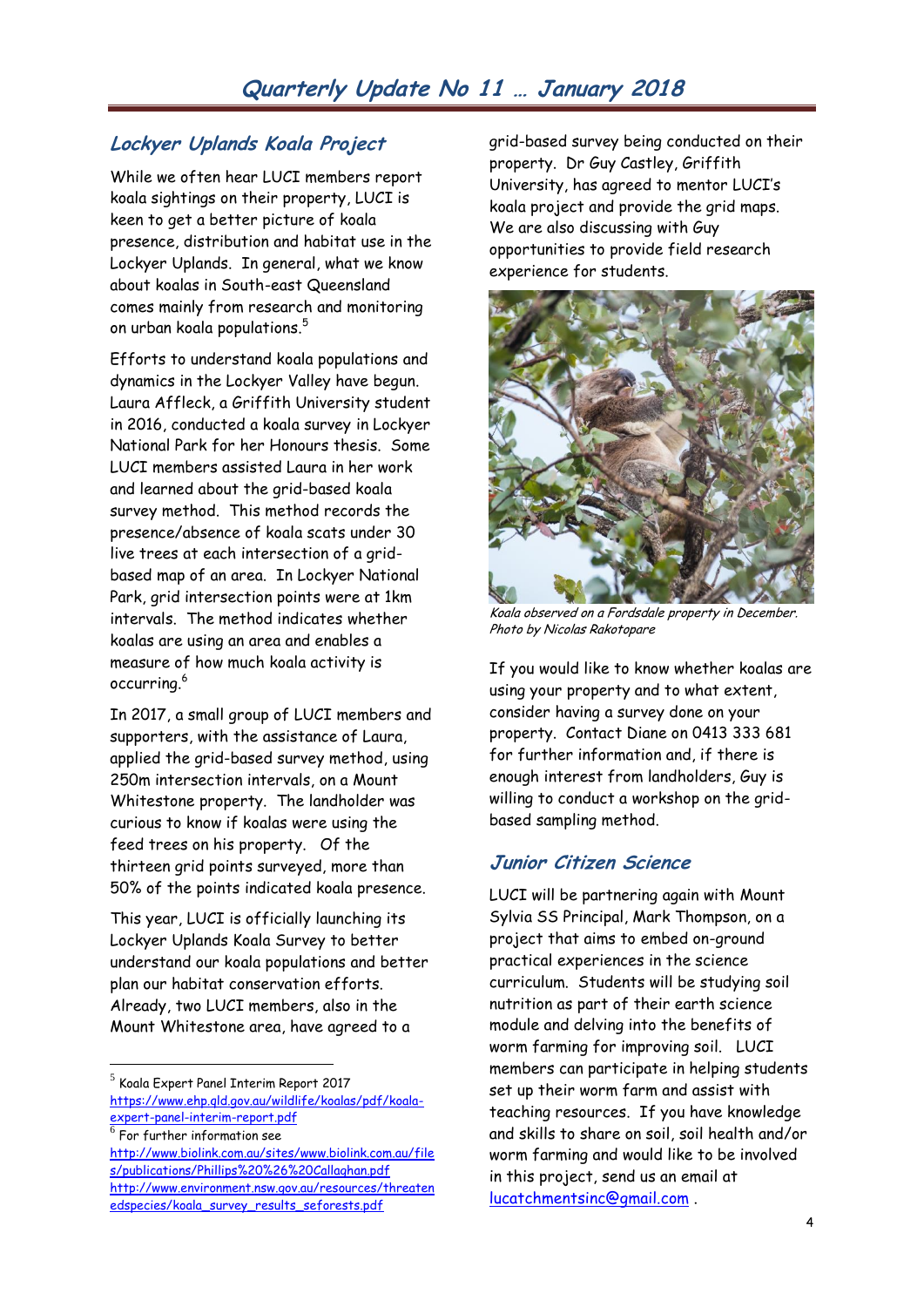# **Quarterly Update No 11 … January 2018**

Later this year, the students with the help of Mr Thompson and LUCI members will prepare a community education resource on the riparian restoration project undertaken in 2017. The audience for the resource will be other students. The resource will document the journey of preparing, undertaking and maintaining a riparian restoration project.

### **Friends of Dwyers Scrub Project**

Work continues in Dwyers Scrub Conservation Park to remove Cat's Claw in the endangered Semi-evergreen vine thicket (SEVT) ecosystem. Making up about 40ha of the 259ha in the Park, the SEVT areas



contain around two-thirds of all the native plant species recorded in the Park including threatened vine and orchid species.

Listed as vulnerable, the stream Clematis or Clematis fawcettii (Photo courtesy Martin Bennett)

SEVT also provides habitat for a range of bird and animal species including the endangered Black-breasted Button-quail (Turnix melanogaster).

According to the Dwyers Scrub Management Plan, SEVT once covered up to 20 percent of the Lockyer Valley. Largely cleared for grazing and crops, SEVT is protected in only two areas in the Lockyer Valley, Dwyers Scrub and Flagstone Creek Conservation Parks.

The Friends of Dwyers Scrub volunteers have now completed two years of weeding work and will make a concerted effort in 2018 to engage more volunteers. We need to decrease the average (and median and modal!) age of our volunteers as well as keep on top of the ever present regrowth.



FoDS members enjoy a pre- Christmas get together.

If you are interested in joining the Friends of Dwyers Scrub team for a few hours weeding a month, contact Paul Stevens on 0429 880 144 or Jim Kerr on 5462 6724.

**Need help with your lantana or tree pear problem? LUCI has two splatter guns and a tree spear for member hire at very competitive rates. Contact Peter Darvall on 5462 6841 or Paul Stevens on 0429 880 144.**

#### **Of interest…**

The value of understory vegetation can not be emphasized enough. Yet, it is the understory which seems to represent the ultimate challenge to landholders wanting to "tidy up" their block or achieve that parkland look. Beyond fire management activities, "thinning" or clearing the understory has major repercussions for a range of ecosystem functions and the wildlife, including insects, which inhabit it. For an indepth description of the value of understorey vegetation, read Land for Wildlife Queensland: Note V6 [https://www.lfwseq.org.au/wp](https://www.lfwseq.org.au/wp-content/uploads/2016/11/The-Value-of-Understorey-Vegetation.pdf)[content/uploads/2016/11/The-Value-of-](https://www.lfwseq.org.au/wp-content/uploads/2016/11/The-Value-of-Understorey-Vegetation.pdf)[Understorey-Vegetation.pdf](https://www.lfwseq.org.au/wp-content/uploads/2016/11/The-Value-of-Understorey-Vegetation.pdf)

and remember…

biodiversity needs habitat managers!

**Important number:** Wildlife carers Kath and Steph 0410 334 661 (available 24/7)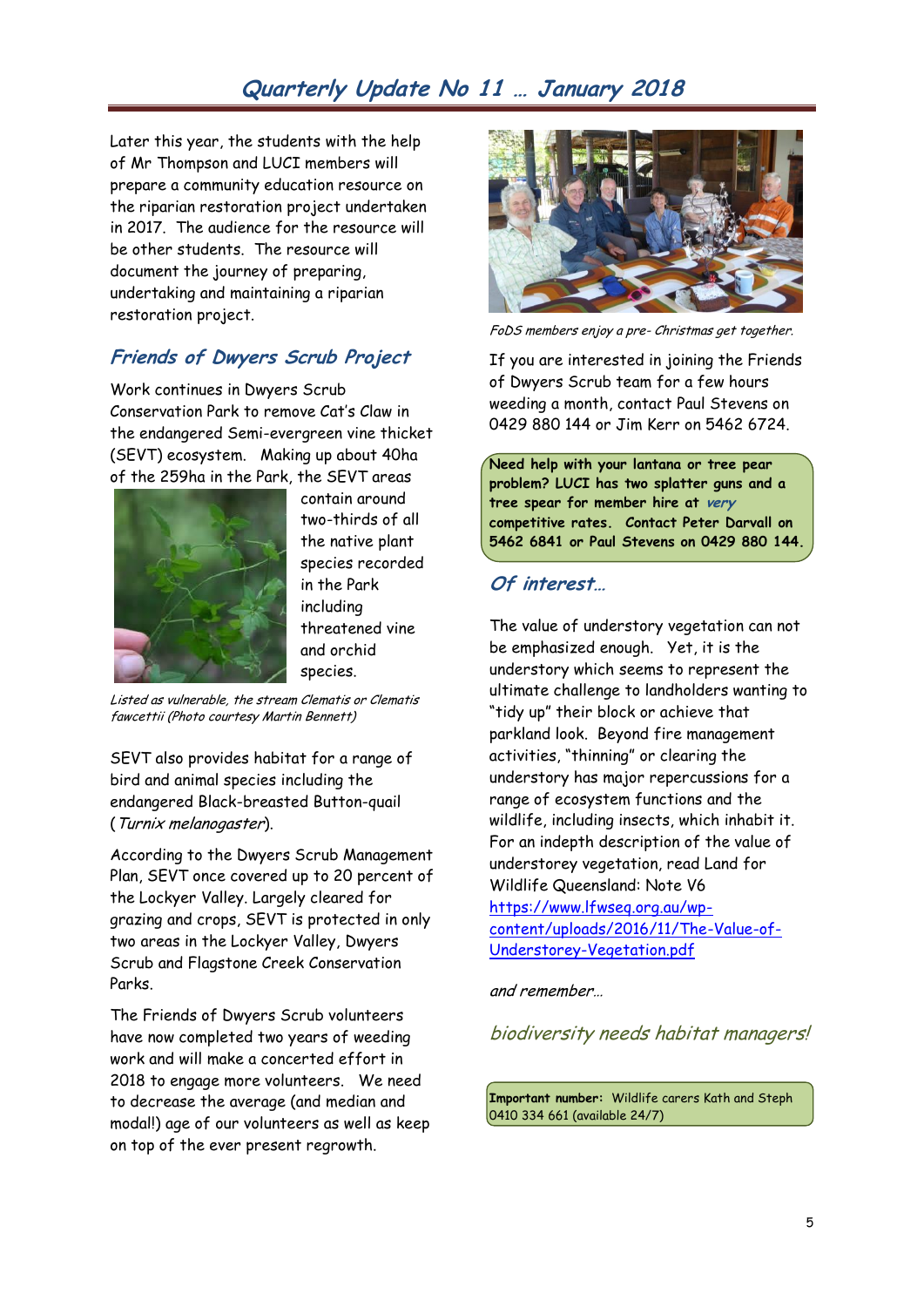#### **Test your knowledge…**

#### **(Answers over page)**

Do you know the common and/or scientific name for any of the following?



Photo Paul Stevens



Photo Diane Guthrie



Photo Martin Bennett

**Important number:** Wildlife carers Kath and Steph 0410 334 661 (available 24/7)

#### **Upcoming events …**

 Citizen Science online for Queensland critters. Sunday 25<sup>th</sup> February from 2:00-4:00pm at Stockyard Creek Community Hall, Stockyard Creek Road.

Are you interested in finding, using, contributing to information online for flora and fauna conservation? Ever wanted to generate a particular species distribution map or wondered what happens to your species records? Then come along and let LUCI member, Roxane Blackley, take you through the world of public, online data bases and mapping tools such as Queenland Globe, Biomaps, Wildnet, Australia's Virtual Herbarium, the list goes on. Bring a "plate" to share and tea and coffee will be provided. A gold coin donation towards hall costs is appreciated. Contact Roxane on 0428 779 138 for further information

#### LUCI AGM/General Meeting, Saturday 17 th March, 2:00-4:00pm, venue to be advised.

Have your say in the election of LUCI office bearers for 2018 and share your ideas on current and future LUCI projects. Check out LUCI's website for an overview of current activities and feel free to use the "contact us" option to provide feedback/suggestions prior to the meeting. [www.lockyeruplandscatchmentsinc.wordpress.com](http://www.lockyeruplandscatchmentsinc.wordpress.com/)

#### Autumn Walk , Sunday April 22nd , starting at 8:00am.

Come and see how one LUCI member is implementing a vision of native habitat restoration on a section of his 450 acre property. Land for Wildlife Officer, Martin Bennett, will be on hand to share his knowledge and give advice. Bring morning tea to share and remember hat, sunscreen and water. Ring Peter Darvall on 5462 6841 to book your place as the group will be limited to 20 people.